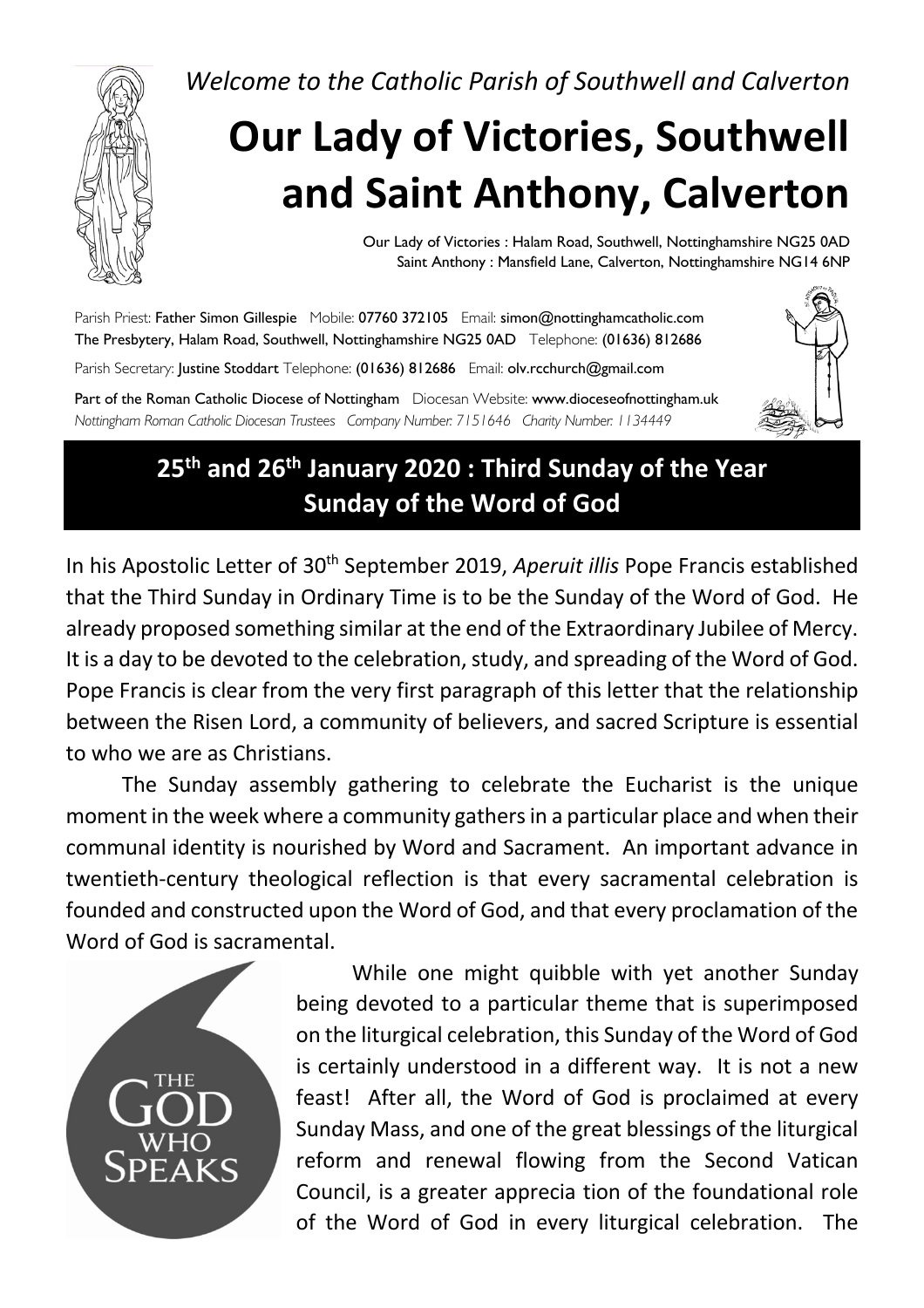reform of the lectionary has led to much more scripture being proclaimed during our liturgical gatherings and a greater awareness of the role of the Word of God in the life of faith.

This Sunday builds on the texts and prayers of the Third Sunday in Ordinary Time and is conscious that it comes just after the celebration of the Week of Prayer for Christian Unity. While we are not yet united around the table of the Eucharist, we do share on many Sundays of the year the same scriptural readings in our different Christian assemblies. Pope Francis urges us to strengthen our bonds with the Jewish people and to continue our prayer for Christian unity.

This Sunday is a time when the community is called to give greater attention not just to the Word of God. It is also urged to reflect on how we honour that Word in our celebrations, the books that we proclaim the Word from. Is the Gospel book carried in procession? Is it a well-made book that shows forth its life-giving content? Is it honoured with incense, and do we sing during the Gospel procession? Are the readers who proclaim the Word formed in the art of proclamation, and the knowledge of what they are announcing?

Pope Francis suggests in his letter that this Sunday is an ideal time to reflect on these issues. For priests, it is also a call to reflect once again on their preaching of the Word of God. This Sunday might be an appropriate time to consider how we use the Word of God in our liturgical celebrations, and perhaps to put into practice something to give special honour to the Word of God, to highlight both its centrality and itsimportance for the gathered congregation. It might also be a time to consider how we pray with Scripture, for example when praying quietly together in a *lectio divina* style of prayer.

**The Word of God is something alive and active** (Hebrews 4:12)

### **Prayers before Mass : and the Year of the Word**

We continue to pray before Mass the Angelus (in preparation for the Rededication of England as the Dowry of Mary) and the Prayer of the Year of the Word. Thanks to those parishioners who have taken it upon themselves to leads these prayers, about five minutes before the Mass is scheduled to begin; it would be good for a parishioner to spontaneously undertake this just before the 9.00am Sunday Mass in Southwell also.

As we continue to celebrate the Year of the Word various initiatives will be suggested over the coming months. Note the Roadshow in Newark during February (details on the next page). We might consider reading the Gospel of Saint Matthew during Lent.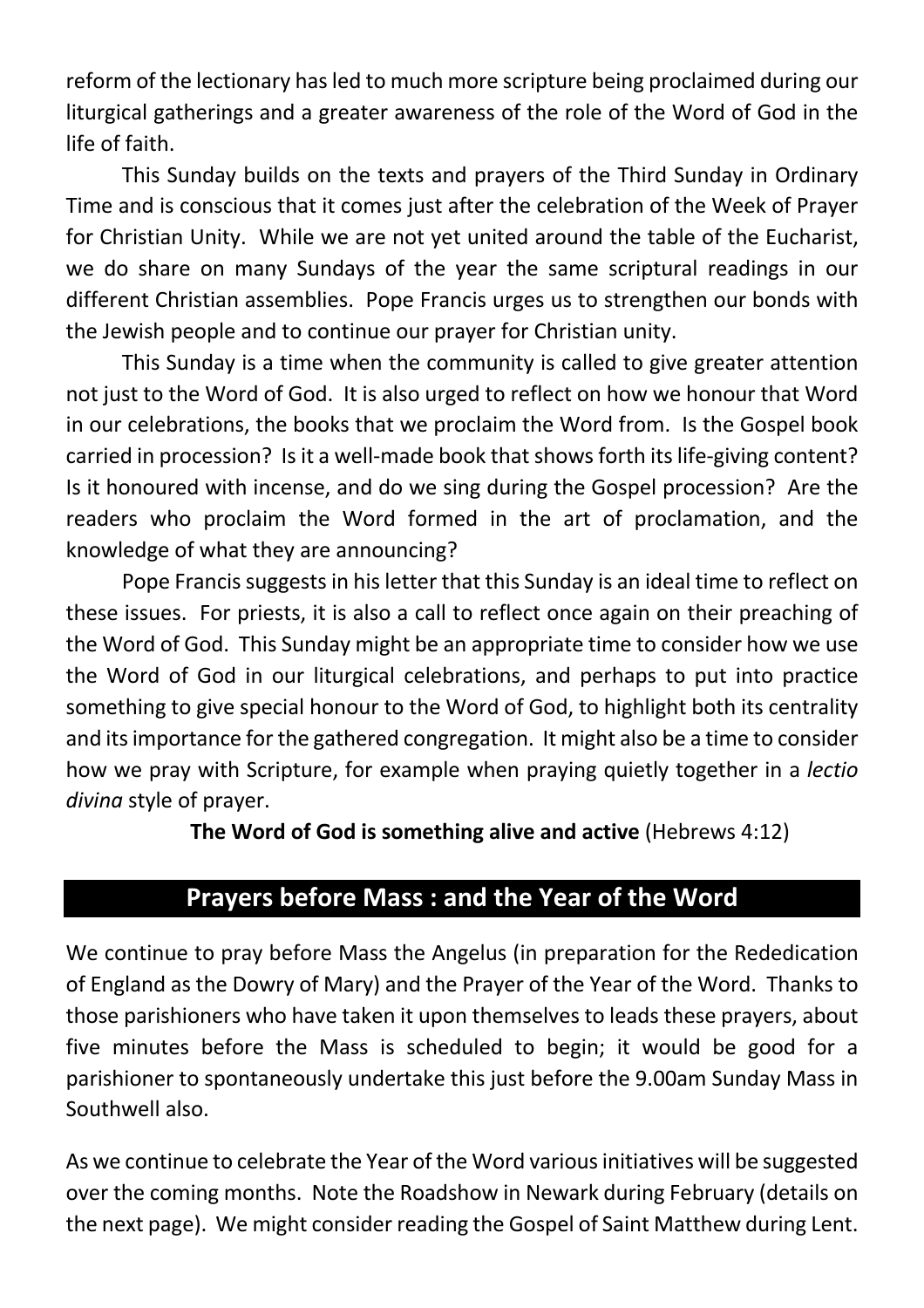### **The God who Speaks : The Year of the Word 2020**

As part of the Year of the Word Nottingham Diocese is hosting the National Scripture Tour on **Saturday 22nd February**, from 10.30am, in Holy Trinity Parish Centre, Newark, NG24 4AU. The keynote speaker will be the artist for the Year, Pete Codling. The Scripture Tour aims to bring the Word of God alive. The six themes are:

- 1. Welcome the Word welcome tent, resources and other promo resources from the diocese Whoever welcomes you welcomes me… Matthew 10.40
- 2. Mary and the Word all things Marian My soul magnifies the Lord… Luke 1: 46
- 3. Seeing the Word art, culture He has made everything beautiful for its time... Ecclesiastes 3: 11
- 4. Exploring the Word bible studying, going a bit deeper, getting into the Bible Your word is a lamp for my steps... Psalm 118 (119): 105
- 5. Sharing the Word evangelisation/music You will be my witnesses to the ends of the earth... Acts 1:8

6. Living the Word – social justice Let justice roll down like waters… Amos 5: 24 For more information visit www.cbcew.org.uk/home/events/the-god-who-speaks/

"Scripture lies at the centre of everything the Church does. This is a great opportunity to attract and encourage more people to read the bible and deepen awareness and understanding. What is your parish doing? Why not organise something yourself? Discuss your ideas and suggestions with your parish priest. 'The God who speaks' initiative serves to teach us how important the scriptures are in helping us to encounter God: to hear afresh what he asks of us in our daily lives, and to share with Him our joys, sorrows and anxieties." *Bishop Patrick*

### **Year of the Word : Day of Prayer**

The Nottingham Diocesan Spirituality Network are holding days of prayer throughout 2020 entitled : Encounter Jesus and be Missionary Disciples through Saint Matthew's Gospel, beginning at 10.00am with arrivals from 9.30am and finishing at 3.00pm with Liturgy. Refreshments are provided, please bring a packed lunch. All are welcome. **Saturday 16th May – Saint Hugh's church hall, Lincoln LN2 5AQ**

If parishioners have any ideas about how we might celebrate the Year of the Word in our parish, pelase speak with Father Simon. It's hoped to have a spiritual reading of Saint Matthew's Gospel during the year (perhaps in Lent, or maybe Eastertide) – have a think about other ways in which we might make this year special!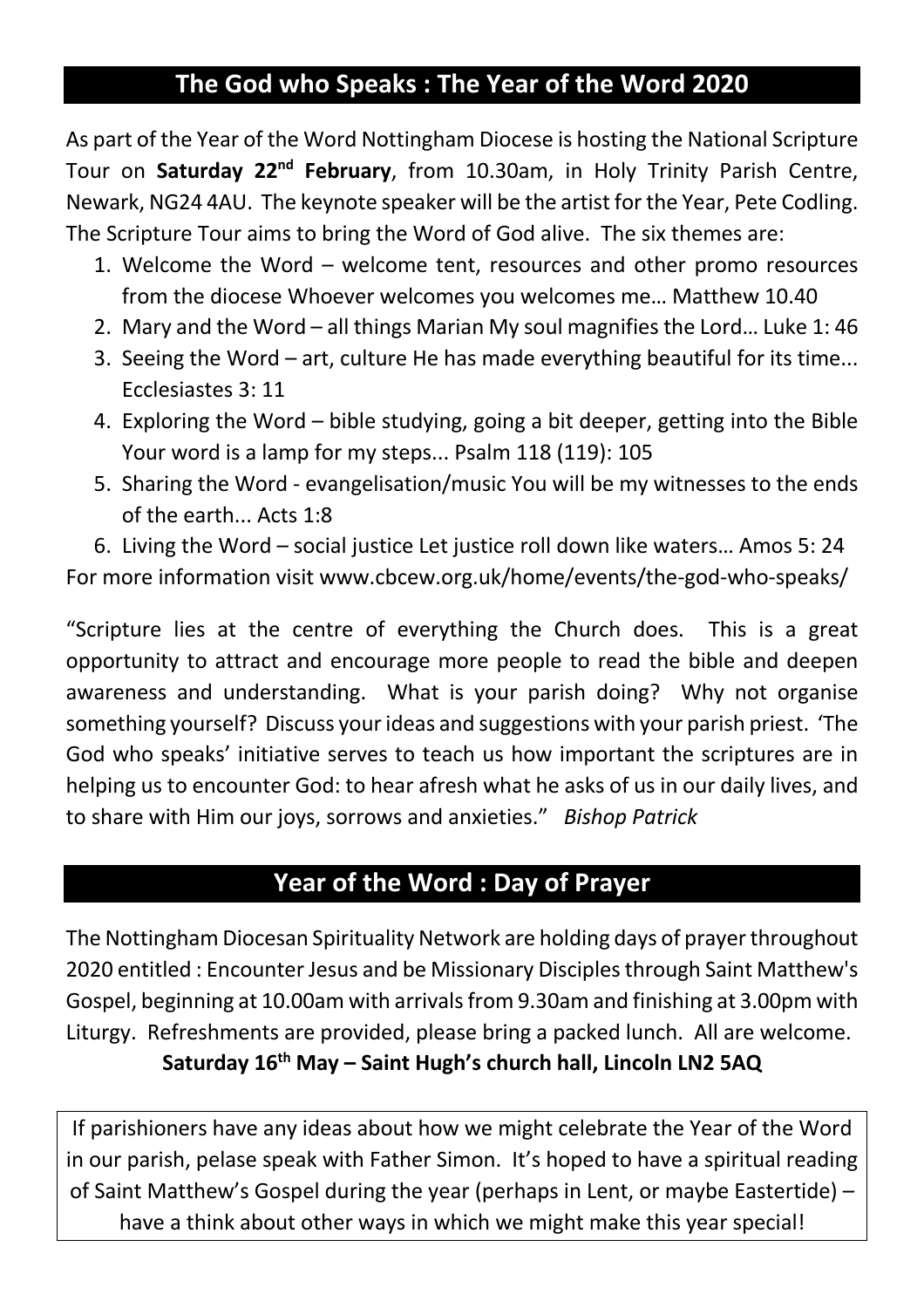### **Changes to Mass times this week**

There will be no public Mass on Tuesday; on Thursday Mass will be celebrated at 6.30pm, just before the meeting for parish musicians.

### **Parish Meetings**

Meeting are beign held with the parishioners who undertake some of our parish ministries, so that Father Simon knows who does what. Each meeting will be held in the presbytery meeting room; if you can't make a meeting, let Father Simon know:

- $\mathbf{\mathcal{F}}$  Monday 27<sup>th</sup> January 7.00pm ExtraOrdinary Ministers of Holy Communion
- $\mathbf{\mathcal{F}}$  Thursday 30<sup>th</sup> January 7.00pm parish musicians

### **Forthcoming Events in our parish, community and diocese**

**Holocaust Memorial Day** this year falls on **Monday 27th January**. We might pray especially for those suffering any form of racial hatred on this day.

**Inherit the Earth** an open meeting and exhibition launch will be held at Saint Peter's church, Notitngham, on **Tuesday 28th January** at 6.30pm (with light refreshments from 6.00pm). It will focus on the effects of the Climate Emergency on the people of some of the world's poorest nations, especially Bolivia, and marks the beginning of a three-week exhibition showing the effects of deforestation and global warming. Speakers include Nick Thorley (Christian Aid), Paul Bodenham (Green Christian) and Councillor Sally Longford (environment portfolio, Nottingham City). All welcome.

### **Another Day for Catholic Women : Saturday 29th February**

**One Faith: Different Cultures** will be held on **Saturday 29<sup>th</sup> February,** 10.30am – 4.00pm, at Saint Joseph's parish, Leicester LE5 6RA. As with previous events the women speakers share their experience, understandings and vision for our Catholic Church through interviews. The women on 29th February are representative of the diverse cultures that make up our universal Church and are currently living here in the United Kingdom. The morning opens with prayer followed by the interviews and concludes with a music meditation. After lunch there is an afternoon of questions and small group discussions inspired by the issues raised during the morning session. The day is open to all women who identify as Catholic, whether or not they are still actively involved in parish life, and we also welcome those who no longer practise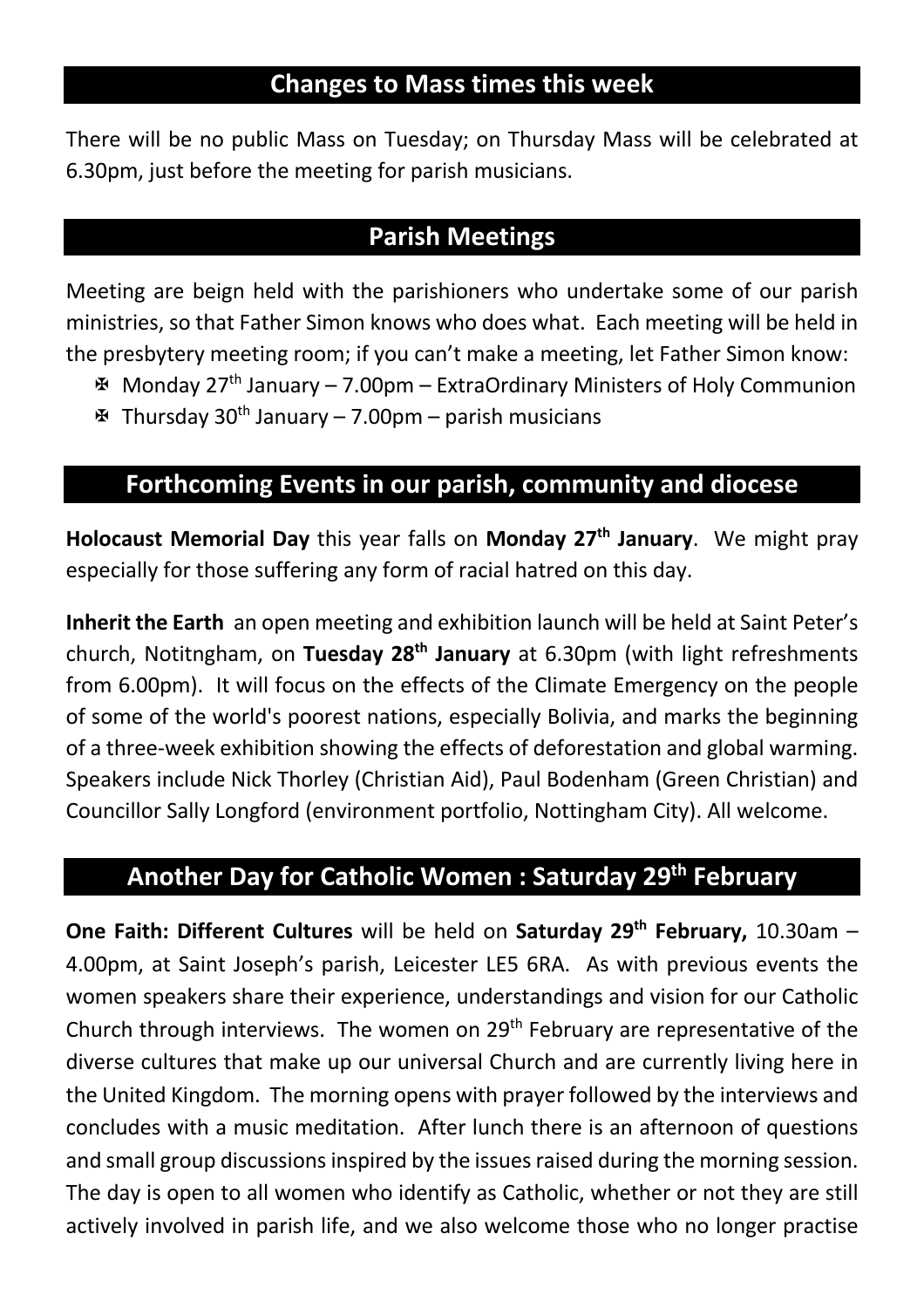their faith and perhaps feel the Catholic Faith is no longer relevant to them. There is no charge for the day although lunch (soup, rolls, cakes, etc.) is available at £3.50. To book a place telephone 0116 220 7881 or email Alison.CWS@outlook.com or CatherineMaryBrady@gmail.com

### **World Day of Prayer : Friday 6th March**

A Women Led, Global, Ecumenical Movement, this year the Women of Zimbabwe have prepared the service and they encourage us all to reflect on the difficulties and unrest that have plagued their country over many years. The service will be held on **Friday 6th March** at 6.30pm in Holy Trinity Church, Southwell. All are invited.

### **Saint John's Passion : Saturday 7th March**

J S Bach's setting of Saint John's Passion will be performed by the Cathedral Choir as we begin Lent. Join Bishop Patrick in this Year of the Word event on **Saturday 7th March** beginning at 7.45 pm. Experience the spiritual and artistic grandeur of Bach's great reading of Christ's passion in Saint Barnabas Cathedral. Tickets are £16, £12, £10, and available online from www.nottinghamcathedralmusic.com or in person from the Nottingham Tourism Centre. Flyers are available at the back of church.

### **Faith in Action : Saturday 28th March**

God is love, and he calls us to love, generously and joyfully. In Nottingham Diocese an opportunity is emerging to respond to that call afresh. The Diocese is on the way to becoming part of the global Caritas network—and if you are a parishioner in the diocese, you will be part of it too. On **Saturday 28th March** from 10.30am until 4.00pm we have the invitation to come to Cathedral Hall in Nottingham and to join with Bishop Patrick, Caritas Social Action Network, the Diocesan Justice and Peace Commission, and people from parishes, chaplaincies and organisations all round our diocese, for a day to:

- X nourish the work we do for the common good
- $\mathfrak F$  be inspired for the adventure of missionary discipleship
- $\mathbf{\Psi}$  build our parishes as confident, outward-looking communities
- X make common cause and achieve more together.

To book a place contact Paul Bodenham at justice.peace@dioceseofnottingham.uk or telephone 07470 907656.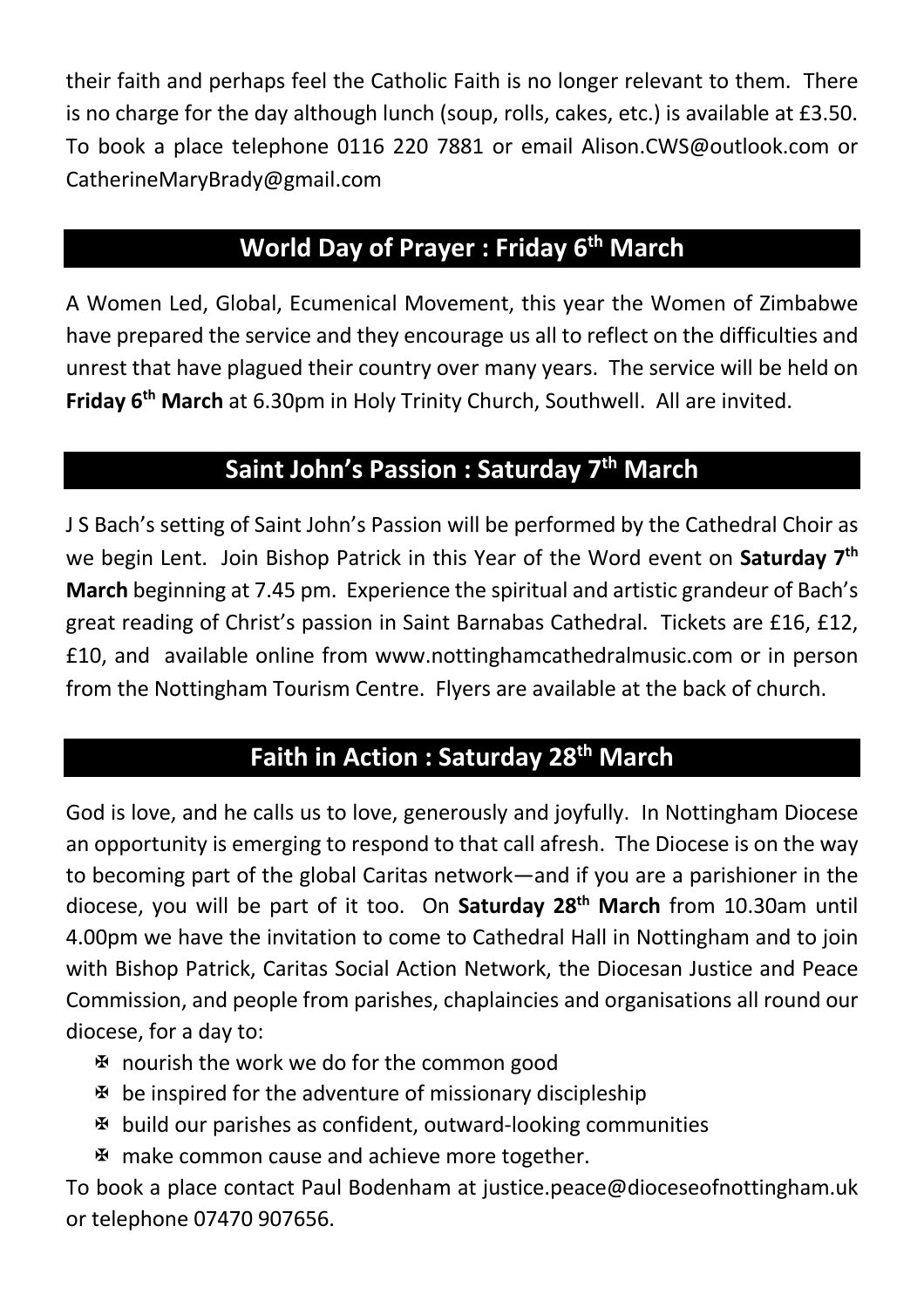### **Pilgrimages by Coach**

**Pilgrimage to Lisieux by Coach March 2nd – 5th** Picking up in Nottingham, Derby and Leicester, the cost is £345 per person. We begin with a visit to Lisieux cathedral, then the basilica dedicated to Saint Therese, to the house where she grew up and to the Carmel where she lived and died; there's also an optional excursion to Hon Fleur.

**Pilgrimage to Lourdes and Nevers by Coach June**  $13^{th}$  **–**  $20^{th}$  **Picking up in** Nottingham, Derby and Leicester, the cost is £595 per person. This price includes coach and ferry travel, overnight stay in Orleans on the way out, full board at the Hotel Irlande in Lourdes, half board in Nevers on the way back; there's an optional excursion to Gavarnie, a ski resort in the Pyrenees.

For more information about either pilgrimage, and a booking form, please contact Father John McCay at jmccay1982@yahoo.co.uk or 0115 981 0320.

### **Churches Together in Southwell : Lent 2020**

CTS are running the Superstar programme, an ecumenical Lent course in five sessions. Eight groups will use the York Course written by David Wilbourne, theologian, former Anglican vicar and assistant Bishop of Llandaff. We will explore five themes:

#### **Who is Jesus, Miracles, The Psalms, The Church, Cross Purposes**

The course starts in the week commencing Monday 2<sup>nd</sup> March, and leaflets about the programme, including a booking form, are in the narthex at Our Lady of Victories' church. A contribution of £8 per person is kindly requested; if you wish to be involved please reserve a place before Monday 3<sup>rd</sup> February.

### **Cafod : what's happening now?**

CAFOD nationally, our own church supporters and the Coffee for CAFOD group have put Catholic social teaching into action all through 2019.

A petition was signed calling on the government to commit to a net zero emissions target and in June it happened. The UK became the first major economy in the world to commit to ending its contribution to climate change. 30,000 of us have followed this up with a further petition calling on the government to put in place urgent and transparent policies to make the announcement a reality. This petition is ongoing and will be handed into the Prime Minster soon.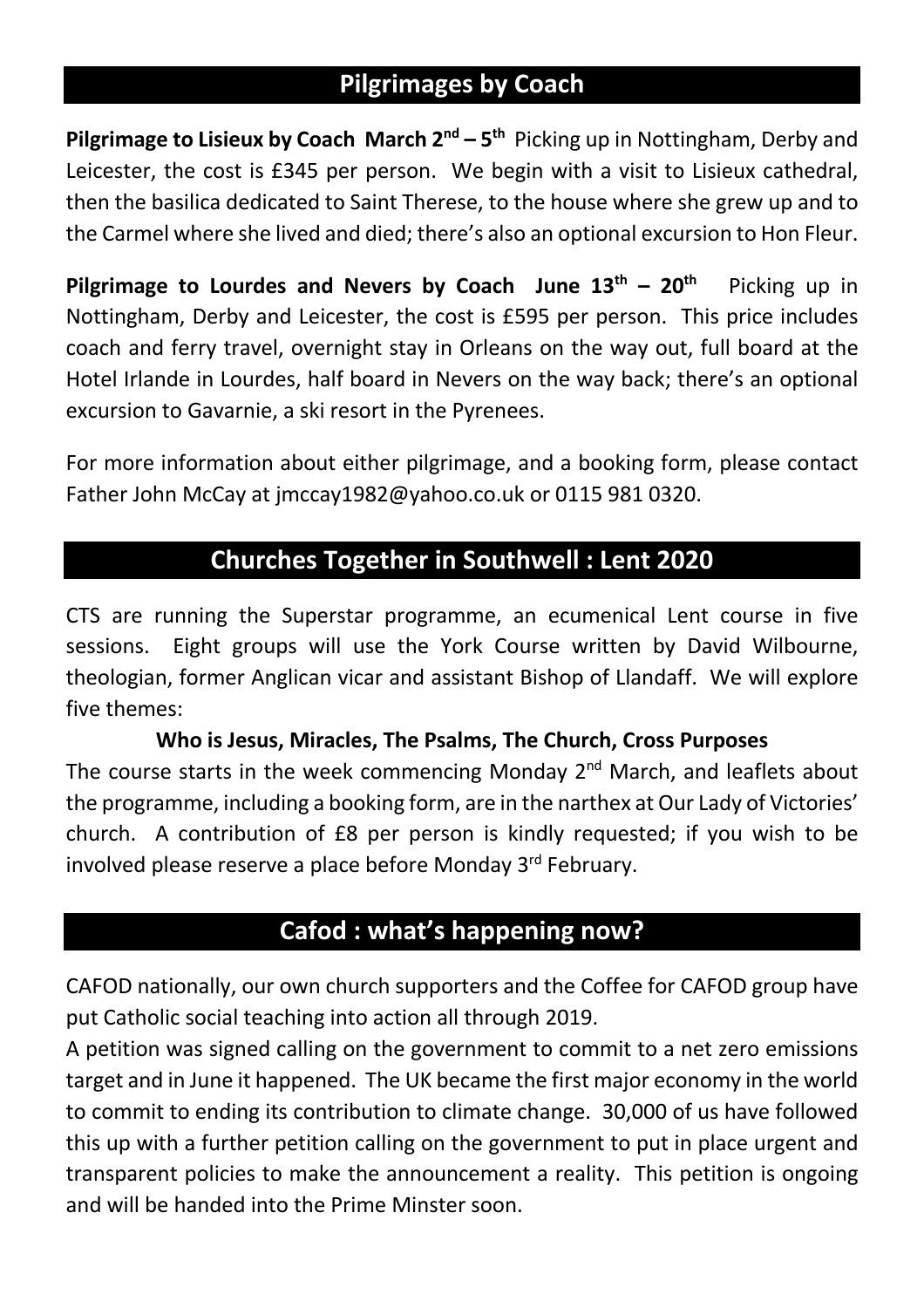On 26th June 12,000 people, including members of our own community, gathered at Westminster for *The Time is Now* mass lobby of parliament to tell our MPs that the climate crisis is not the legacy we wish to leave our grandchildren. 381 MPs attended and we know that we have not been ignored.

In November some of us joined in a *Faith in Action Day* to explore the links between faith and politics, reflecting on Scripture and Church Teaching and on what inspires us to act for the common good. The focus was on the document written by the Bishops' Conference in 1996 – **The Common Good and The Catholic Church's Social Teaching.** This publication is available on-line at https://cbcew.org.uk/plain/wpcontent/uploads/sites/3/2018/11/common-good-1996.pdf



In December we sent Christmas cards, messages of support and prayers to environmental and human rights defenders around the world letting them know that we are praying for their safety.

As we enter 2020 the work goes on.

The 2019 UN COP25 climate change talks in Madrid ended with complaints that governments have not shown enough ambition in their commitments to tackle the climate crisis. Countries formally recognised the need to set more ambitious targets for cutting greenhouse gas emissions ahead of COP26 in 2020. But decisions on the final rules underpinning the Paris Agreement were postponed until the next summit, which will take place in Glasgow. CAFOD, as part of the new *Generations Unite Campaign*, will be asking us shortly to sign a new petition to the Prime Minster requesting that he shows leadership and action in Glasgow

CAFOD wishes to express its thanks to the generous response to the Lent Fast Day 2019 which enabled aid to reach over 1.3 million people in Mozambique and Zimbabwe who were victims of Cyclone Idai. Currently crippling drought and spiralling food prices continue to worsen the food shortages in Zambia and Zimbabwe and millions are hungry. Local Church aid workers have been working around the clock to get food and safe, clean water to communities in need and an emergency appeal has gone out for funds.

Our own community is making efforts to fill the Co-Op's box for plastic waste to send a message to the Co-Op that we want plastic free packaging and the Coffee for CAFOD Group is pleased that donations for refreshments have raised £722 since the group's formation in January 2017. This has been used to create a virtual village and allowed CAFOD to provide items as diverse as bees, latrines and reading schemes.

In support of Cafod's work an extra Urgent Second Collection will be held on Sunday 2<sup>nd</sup> February to help address the food crisis in Zimbabwe and Zambia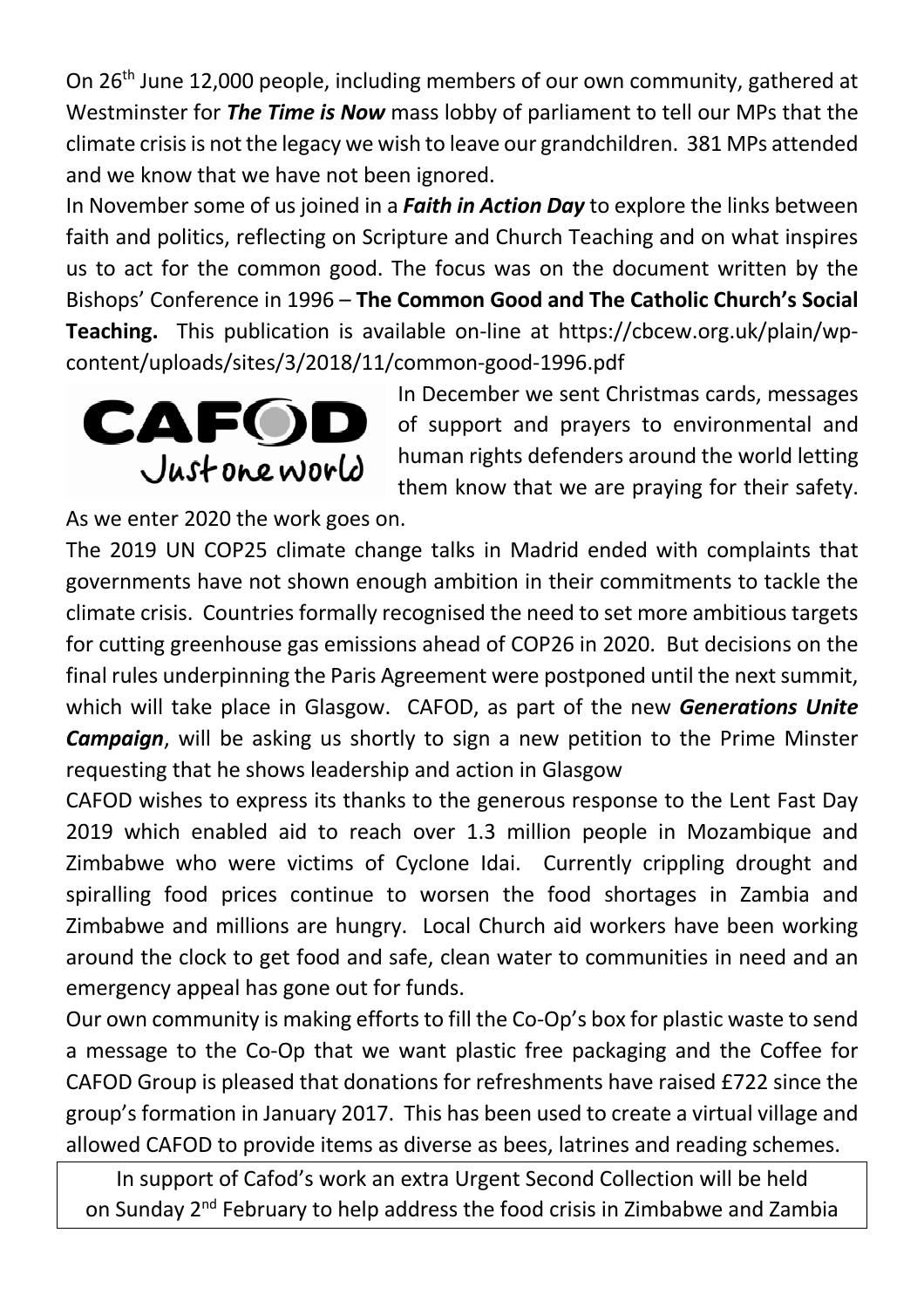### **Two interesting news articles about Pro Life issues**

*The Church has constantly taught the sanctity of life, from conception to natural death, and this week the film Unplanned has been shown twice in a Nottingham cinema. Here are two news articles which appeared this week, highlighting different aspects of how the sanctity of life emerges in the public sphere:*

An undergraduate student in a midwife program was barred from placement in a hospital, reportedly due to her pro-life beliefs. The decision was overturned last week, but free speech advocates say the case is troubling.

According to The Daily Telegraph, Julia Rynkiewicz, a 24-year-old student at the University of Nottingham, was blocked from entering her program's hospital placement phase, after the university learned of her pro-life beliefs and her leadership in a pro-life student group. Rynkiewicz underwent a "fitness to practice" hearing by the school last Monday. While the university overturned its decision and will allow Rynkiewicz to continue as a midwife student, the investigation and temporary ban from the placement set her back a year in her studies. Concerns were raised by school officials about Rynkiewicz's fitness to practice as a midwife after they saw her tending a booth at a school fair in her position as president for Nottingham Students for Life (NSFL), an approved pro-life student group that supports life from conception to natural death.

Just days after the fair last September, Rynkiewicz said she received a letter from officials at her Midwifery School saying that a formal complaint had been filed against her due to her pro-life activities. The complaint alleged that she had "provided reproductive health advice without the support of a registered midwife and...expressed personal beliefs regarding reproductive sexual health in the public domain (including the press and social media) to the effect that it may create the perception of an impact on patient care," "I think it's important to remember that being pro-life isn't incompatible with being a midwife," Rynkiewicz, who is a Catholic, said. The Abortion Act of 1967 in the UK allows for conscientious objection to abortions for healthcare providers.

Rynkiewicz said she is concerned about what her case could mean for freedom of speech on university campuses. "But (universities) should be a place where we can speak up about your beliefs and debate with people in a civilized way so I'm shocked that this happened." Pro-life advocacy and legal groups spoke out on behalf of Rynkiewicz, arguing for her freedom of speech and right to conscientious objection. "What has happened to Ms. Rynkiewicz is a flagrant violation of her moral and legal right to freedom of expression," said Mark Bhagwandin, senior education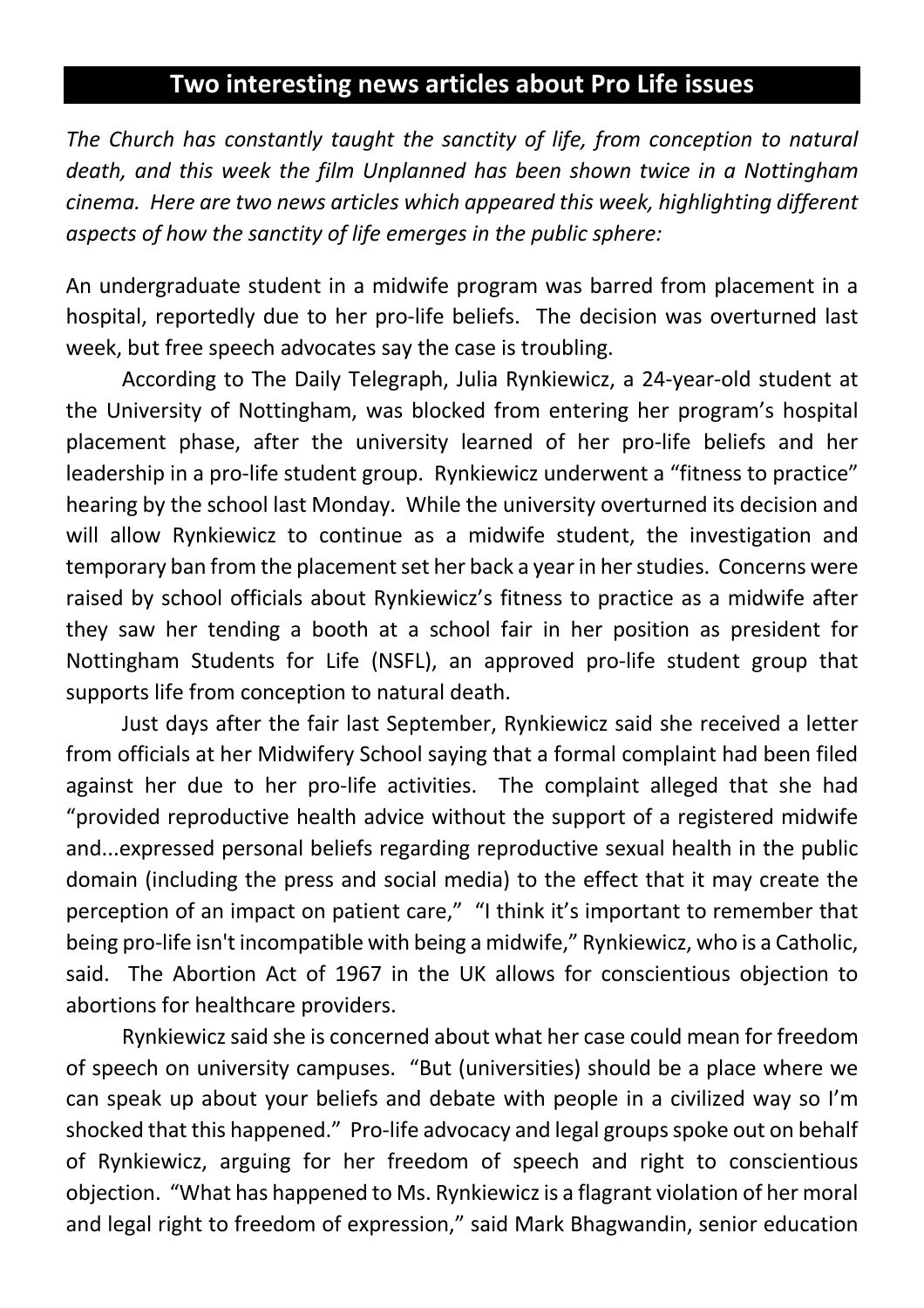and media officer at pro-life group Life Charity. Laurence Wilkinson, legal counsel at Alliance Defending Freedom International, said that this case "represents a very chilling prospect for freedom of speech on campus. Despite the allegations being dismissed, the practical effect of this investigation is that Julia is now forced to graduate one year later than her classmates. It is to Julia's credit that she remains absolutely committed to completing her training, caring for women and bringing life into the world, she is now considering her options, as no student should have to go through this daunting process in the absence of clear and compelling reasons."

Rynkiewicz says that "It all felt a bit ridiculous and I have had to put my life on hold for a year and that's been frustrating. I have been suspended for almost four months as a result of not being able to attend my placement and been forced to take year-long interruption to my studies. I won't be back until September and will now be graduating a year later than I wanted to. "I would quite like an apology for everything they have put me through. I feel fine about it all now but I would still like them to apologize as a matter of justice. I suppose that they have realized they have done wrong and (I hope they) will change it so no one else has to go through what I have."

A spokesperson for the University of Nottingham said that it takes fitness to practice investigations seriously, "to ensure they can provide appropriate and professional advice and care to patients." The university added that it would be considering ways to help Rynkiewicz reconvene her studies without further delay. "The student's complaint will be carefully considered while their School is actively considering how they can recommence their studies without delay."

-----------------------------------------------------

President Donald Trump declared 22<sup>nd</sup> January to be National Sanctity of Human Life Day, in a proclamation signed last Monday. "On National Sanctity of Human Life Day, our Nation proudly and strongly reaffirms our commitment to protect the precious gift of life at every stage, from conception to natural death," Trump wrote in the proclamation. "Every person -- the born and unborn, the poor, the downcast, the disabled, the infirm, and the elderly -- has inherent value. Although each journey is different, no life is without worth or is inconsequential; the rights of all people must be defended," the president added.

The landmark decision *Roe v. Wade*, which declared a US constitutional right to abortion, was decided on 22<sup>nd</sup> January 1973. President Ronald Reagan declared 22<sup>nd</sup> Janaury 1984 to be National Sanctity of Human Life Day, and annually declared a similar day each year of his presidency. President George Bush did the same, as did President George W. Bush. President Donald Trump declared a National Sanctity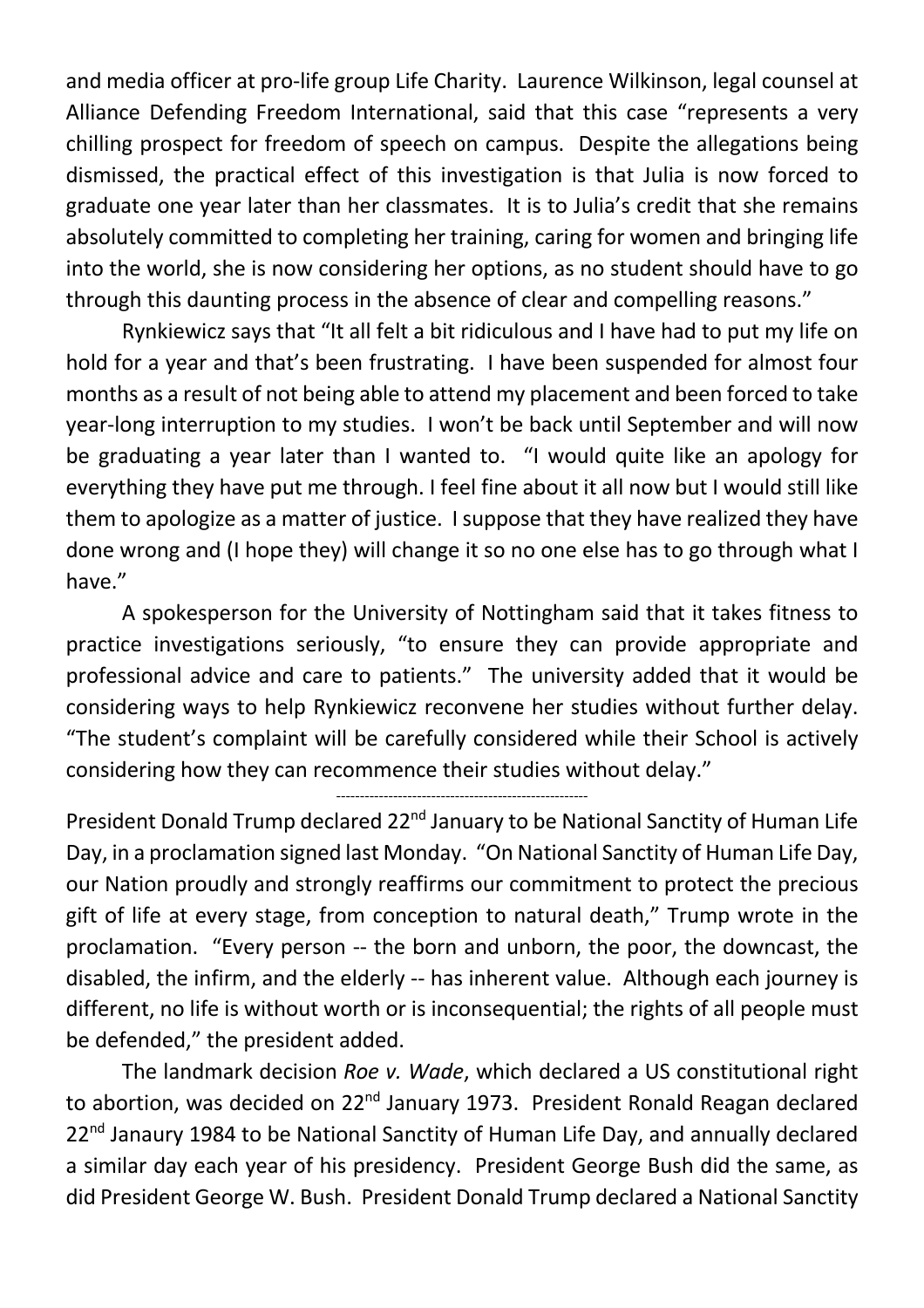of Human Life Day in 2018 and 2019. The president's 2020 proclamation said that the US "must remain steadfastly dedicated to the profound truth that all life is a gift from God, who endows every person with immeasurable worth and potential. Countless Americans are tireless defenders of life and champions for the vulnerable among us. We are grateful for those who support women experiencing unexpected pregnancies, those who provide healing to women who have had abortions, and those who welcome children into their homes through foster care and adoption. "On National Sanctity of Human Life Day, we celebrate the wonderful gift of life and renew our resolve to build a culture where life is always revered."

The proclamation noted a decline in U.S. abortions and the abortion rate since 2007, and a decrease in teen pregnancies, which have contributed "to the lowest rate of abortions among adolescents since the legalization of abortion in 1973." Several state legislative efforts to restrict or prohibit abortion have been challenged in court in recent years, and some pro-life activists predict those judicial challenges could lead to a reversal of the *Roe v. Wade* decision.

### **Pope Francis's message to the World Economic Forum**

*Much of what has been happening in Davos this past week has bene reported in the news, speeches from Prince Charles and President Trump especially, but perhaps the intervention of the Holy Father wasn't as widely publicised:*

As the World Economic Forum celebrates its fiftieth anniversary, I send greetings and prayerful good wishes to all taking part in this year's gathering. I thank you for your invitation to participate and have asked Cardinal Peter Turkson, Prefect of the Dicastery for Promoting Integral Human Development, to attend as the Holy See's representative.

In these years, the World Economic Forum has offered an opportunity for the engagement of diverse stakeholders to explore innovative and effective ways of building a better world. It has also provided an arena where political will and mutual cooperation can be guided and strengthened in overcoming the isolationism, individualism and ideological colonization that sadly characterizes too much contemporary debate. In light of the ever growing and interrelated challenges affecting our world (cf *Laudato Si'*, 138ff), the theme you have chosen to consider this year – Stakeholders for a Cohesive and Sustainable World – points to the need for a greater engagement at all levels in order to address more effectively the diverse issues facing humanity. Throughout the past five decades, we have witnessed geopolitical transformations and significant changes, from the economy and labour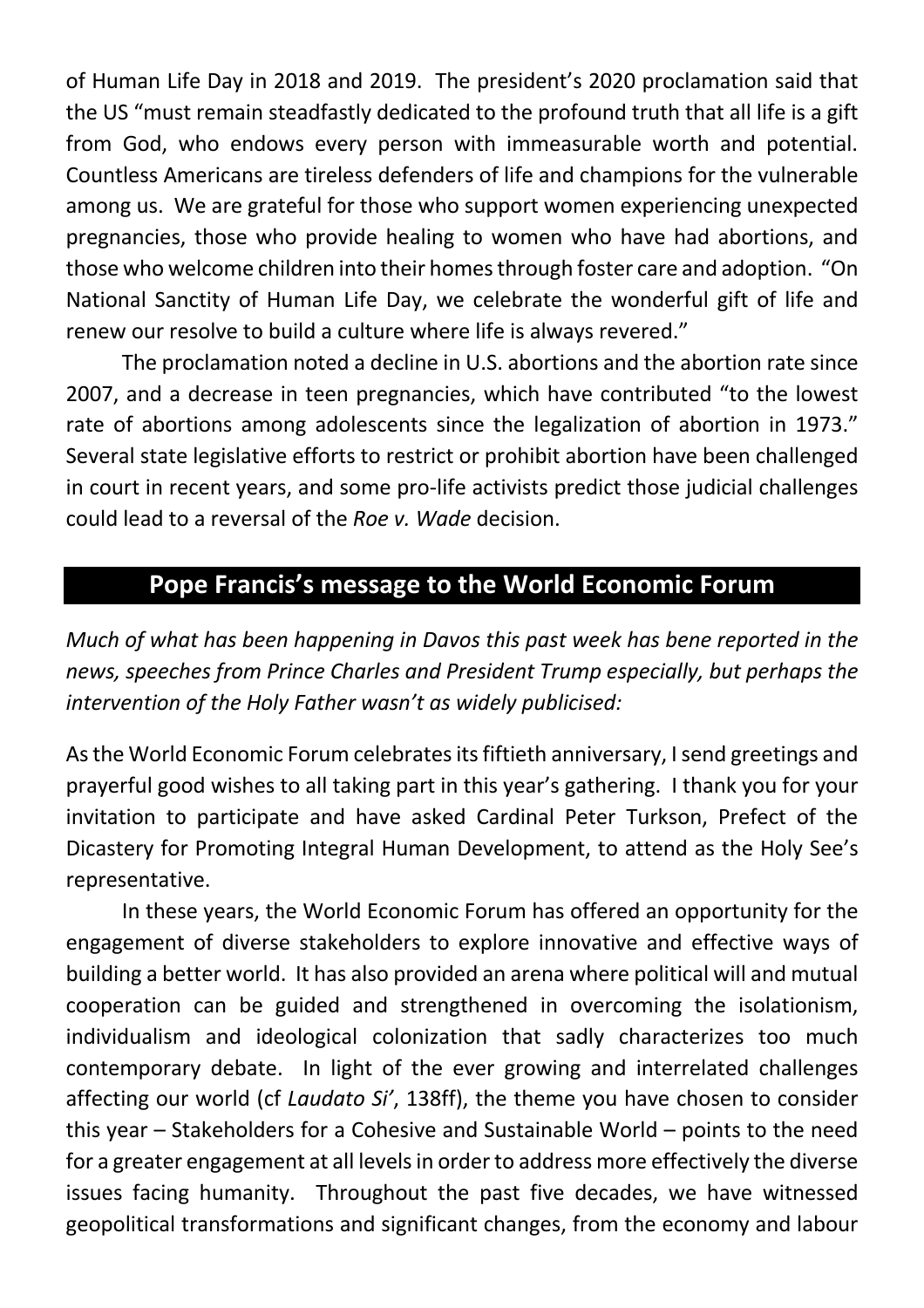markets to digital technology and the environment. Many of these developments have benefitted humanity, while others have had adverse effects and created significant development lacunae. While today's challenges are not the same as those of half a century ago, some features remain relevant as we begin a new decade.

The overriding consideration, never to be forgotten, is that we are all members of the one human family. The moral obligation to care for one another flows from this fact, as does the correlative principle of placing the human person, rather than the mere pursuit of power or profit, at the very centre of public policy. This duty, moreover, is incumbent upon business sectors and governments alike, and is indispensable in the search for equitable solutions to the challenges we face. As a result it is necessary to move beyond short-term technological or economic approaches and to give full consideration to the ethical dimension in seeking resolutions to present problems or proposing initiatives for the future.

All too often materialistic or utilitarian visions, sometimes hidden, sometimes celebrated, lead to practices and structures motivated largely, or even solely, by selfinterest. This typically views others as a means to an end and entails a lack of solidarity and charity, which in turn gives rise to real injustice, whereas a truly integral human development can only flourish when all members of the human family are included in, and contribute to, pursuing the common good. In seeking genuine progress, let us not forget that to trample upon the dignity of another person is in fact to weaken one's own worth.

In my Encyclical Letter *Laudato Si'*, I drew attention to the importance of an "integral ecology" that takes into account the full implications of the complexity and interconnectedness of our common home. Such a renewed and integrated ethical approach calls for "a humanism capable of bringing together the different fields of knowledge, including economics, in the service of a more integral and integrating vision" (*ibid*, 141). In acknowledging the achievements of the past fifty years, it is my hope that the participants in today's Forum, and those to be held in the future, will keep in mind the high moral responsibility each of us has to seek the integral development of all our brothers and sisters, including those of future generations. May your deliberations lead to a growth in solidarity, especially with those most in need, who experience social and economic injustice and whose very existence is even threatened.

To those taking part in the Forum I renew my prayerful good wishes for a fruitful meeting and I invoke upon all of you God's blessings of wisdom.

*From the Vatican, 15th January 2020*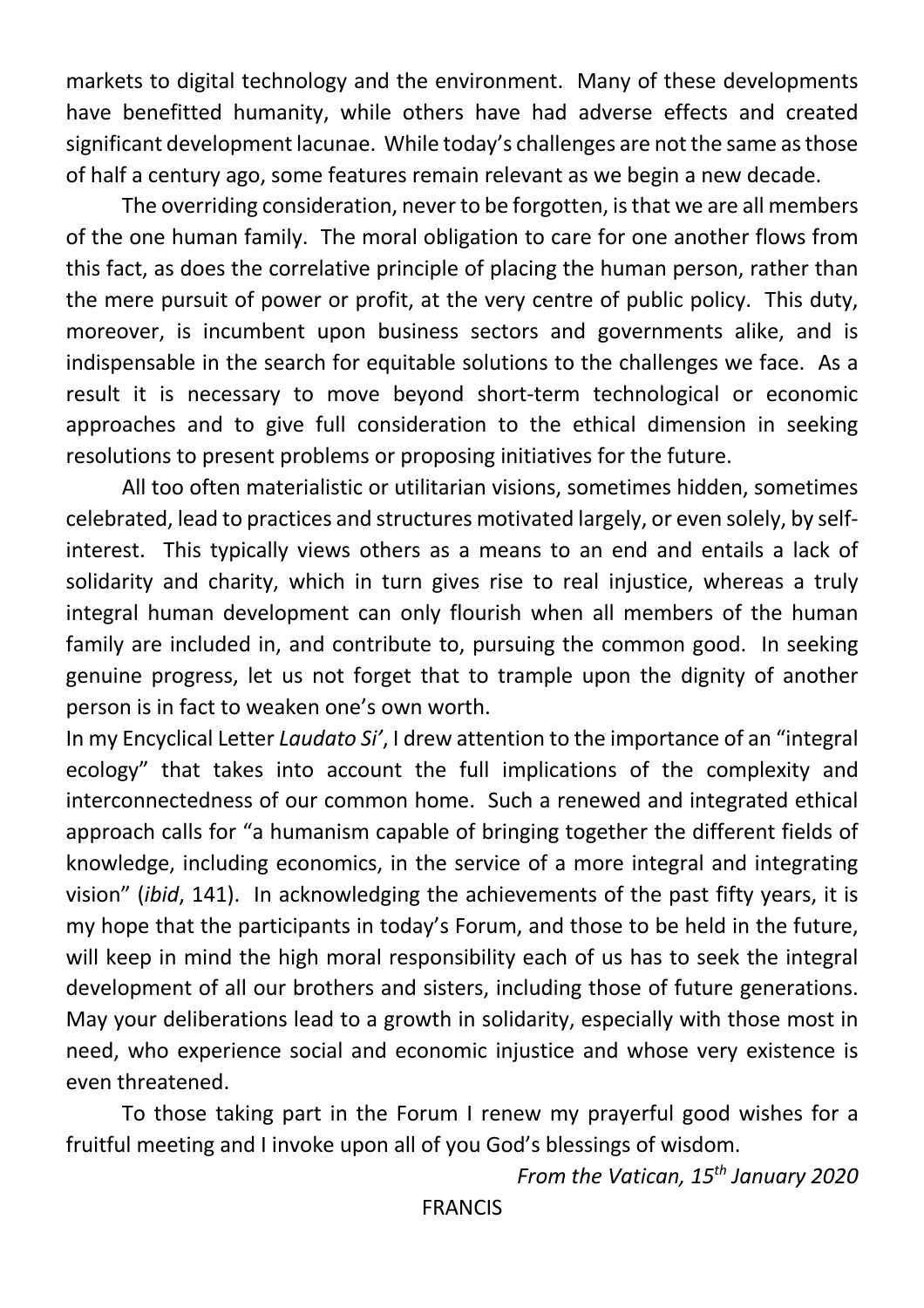### **Sunday of the Word of God**

#### **3rd Sunday in Ordinary Time – 'Sunday of the Word of God' – this Sunday!**

By Papal Decree, the Third Sunday in Ordinary Time – this year January  $26<sup>th</sup>$  – is to be observed as a special day devoted to the celebration, study and dissemination of the Word of God.

This newly established "Sunday of the Word of God" is an invitation to Catholics across the world to deepen our appreciation, love and faithful witness to God and His Word. Parishes have been invited by the Holy Father to respond with creative initiatives. Two simple suggestions which the Holy Father makes are as follows:

- $\mathfrak F$  To enthrone the Bible in some special way during the Sunday Mass, to emphasise the honour and sacred nature of the text.
- X To encourage parishioners to bring a copy of the Bible to be blessed during Mass on this special Sunday.

During our Sunday Masses this Sunday Father Simon will process the Lectionary into church at the start of Mass. The Lectionary is the book which contains all the breadings used during Mass each day, and is taken exclusively form the bible. Although it's not a bible, it's simply the portions of the bible, those readings, which we hear Sunday by Sunday, arranged so that they're easier for the readers (and the priest!) to find which portion is to be proclaimed on any given day. Imagine, as a reader, coming to the lectern and finding simply a bible and a reference at the start of the reading: it might take some time to find the right place! So the only difference between the Lectionary and a bible is the way in which the texts are presented.

Looking at the second suggestion, how wonderful would it be if every family in our parish brought a bible to Mass on Sunday, for Father Simon to bless? This is a great opportunity for us to be reminded of the importance of having bibles in our homes, and reading them often, even daily. **So, bring your bibles to Mass on Sunday for Father Simon to bless!** There's no need to read loads and loads; sometimes God speaks to us with just a few simple verses of the bible. However sometimes reading a longer portion of the bible, perhaps the part just before a Sunday reading, can really help to put things into perspective. Don't forget that not all bibles are the same! Catholic bibles have 73 books (the Protestant reformers got rid of seven books at the time of the Reformation), so if your bible has only 66 books, you're missing out. Maybe consider buying a new – Catholic – one …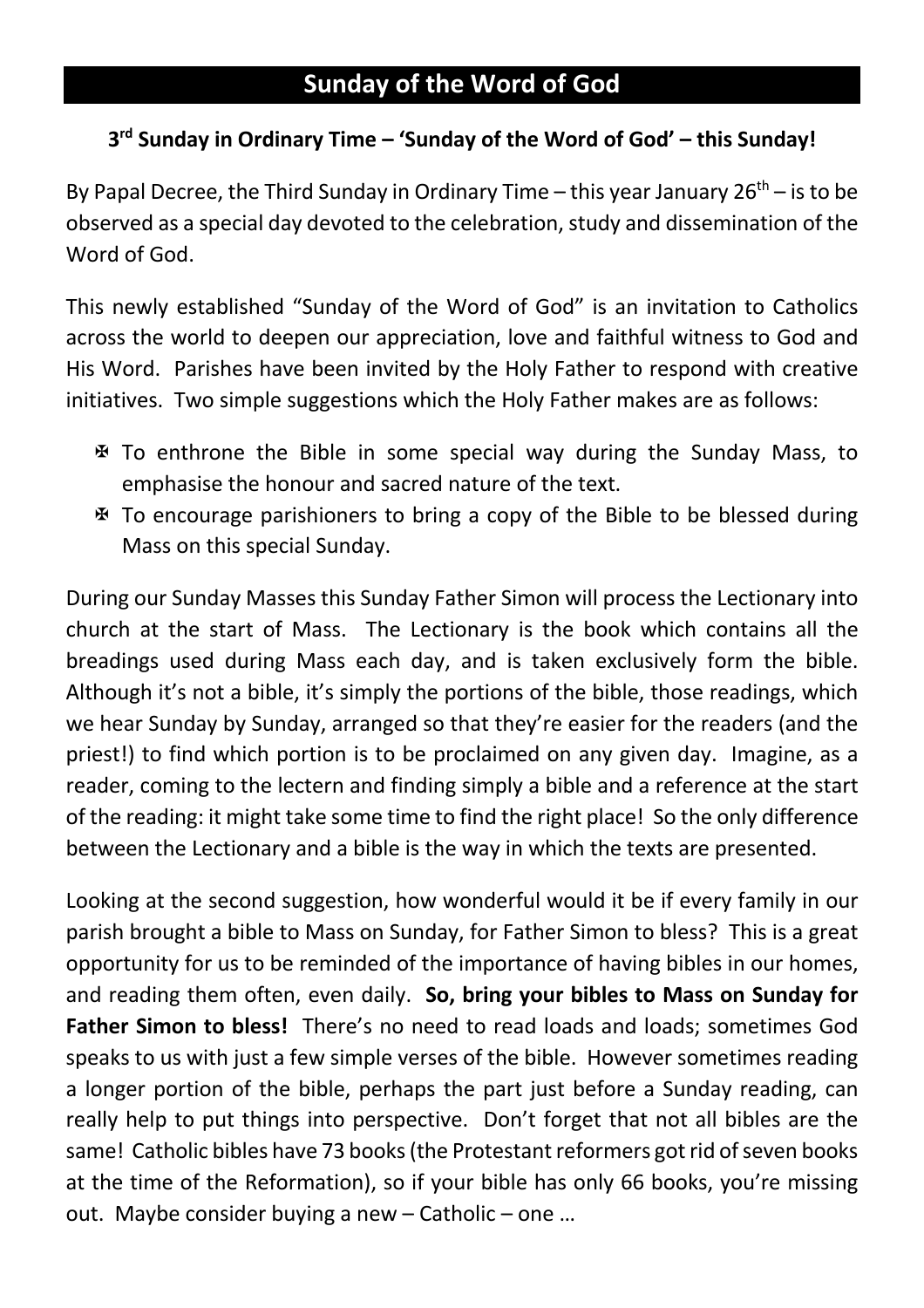### **Parish Pastoral Council**

The PPC is a source of advice and counsel for the parish priest and a forum for debate amongst parishioners about the pastoral activities of our parish. There are now vacancies on this body, which should number 12 members. If you have some time and energy to give to our parish please consider whether you could join the PPC. We will meet and consider areas such as the Year of the Word, evangelisation and ecumenical outreach, pilgrimages, prayer and worship, devotions, charitable activity – all those things that bring us personally closer to Christ, and bring Christ closer to other people. **Speak to Father Simon during January if you're interested.**

### **Newsletter via email**

If you'd like to receive the parish newsletter by email each Friday, please send an email to the parish secretary, Justine (olv.rcchurch@gmail.com), asking to be added to the circulation list. You can still collect a paper copy at church if you wish, and it will be made available on the parish website also.

### **Coffee Rota**

Many thanks to our four new volunteers who have come forward to serve coffee after Sunday Mass at Our Lady of Victories church. We now have sufficient volunteers to offer coffee every Sunday, but anyone else who wishes to volunteer will always be very welcome!!

### **Sharewear**

Clothes are not presently being collected for Sharewear as they are hoping to source their stock in a different way. Thank you for all your previous generous support.

### **Saint Vincent de Paul Society : Cash for Coins**

The SVP is very grateful for the support of the parish and once again we are asking pariahioners and friends for any foreign coins that you might have left over from your holiday or business trips. We would also like any redundant British coins such as old £1 coins, old shillings and pence, as well as redundant foreign coins such as French francs, German marks, etc. There is a container for all yoru old and redundant coins in the narthex of each church. Thank You!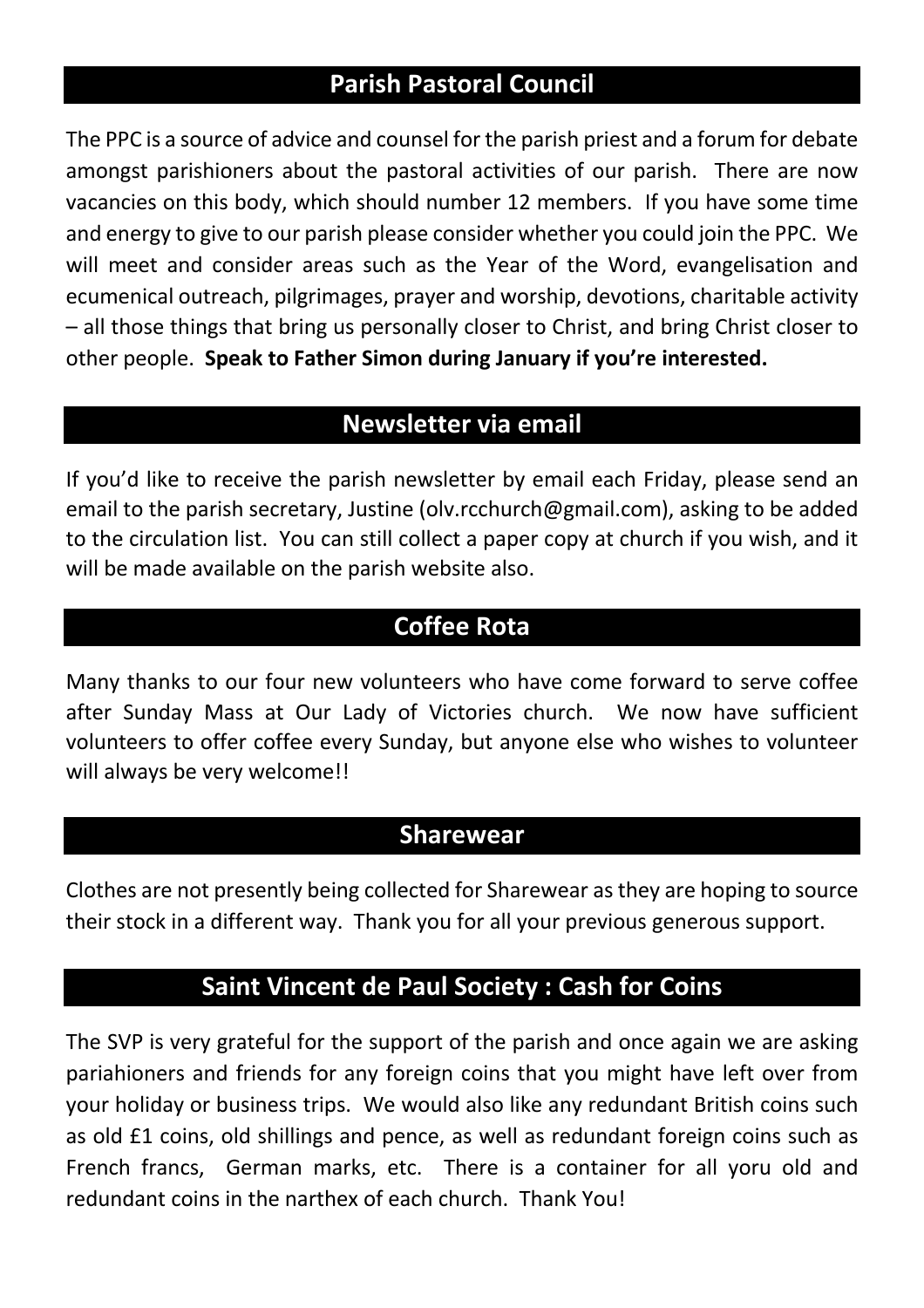### **Pope's Prayer Intentions for January**

**Promotion of World Peace** We pray that Christians, followers of other religions, and all people of goodwill may promote peace and justice in the world.

*Look for an external place or interior space of silence, or at least rather less noise; become aware, as Saint Ignatius always suggested, of the gaze of the Trinity on you and in this world, and on this new year of 2020. Prayer is God's gift to us and, as Saint Paul noted, it's God's Holy Spirit who prays within us, if we're open to that gift. Let God look at you now and let God's Spirit pray within you.*

#### **Prayers for …**

Please remember in your prayers especially:

- **E Monsignor Joe Phelan**, a retired priest of our diocese, who died on 10<sup>th</sup> January, and whose Requiem Mass will be celebrated in Asbhy-de-la-Zouch on 4<sup>th</sup> February: may he rest in peace!
- X **Sister Carmel Fitzpatrick**, a Sister of Mecy in Derby, who died on Thursday 23rd January: may she rest in peace!
- X **Bobbie (Irene) Thornton**, a parishioner who died recently. May she rest in peace!
- X **Canon David Oakley**, a priest of Birmingham diocese, and presently Rector of Oscott Seminary, who has been named by Pope Francis as the next Bishop of Northampton (our neighbouring diocese). He will be ordained bishop by Cardinal Nichols on 19th March.

### **Thank You for your Generosity**

Sunday 19<sup>th</sup> January : £141.00

Second Collection for the Sick and Retired Priests of our Diocese : £133.70



### **Next Sunday : The Feast of the Presentation of the Lord**

Since 2<sup>nd</sup> February falls on Sunday this year, next week we'll celebrate this beautiful feast of Candlemas, when we remember Jesus' coming into the Temple. Mass begins with the blessing of candles, so if you have any candles at home you wish to have blessed, especially those used for prayer, do bring them to Mass next Sunday!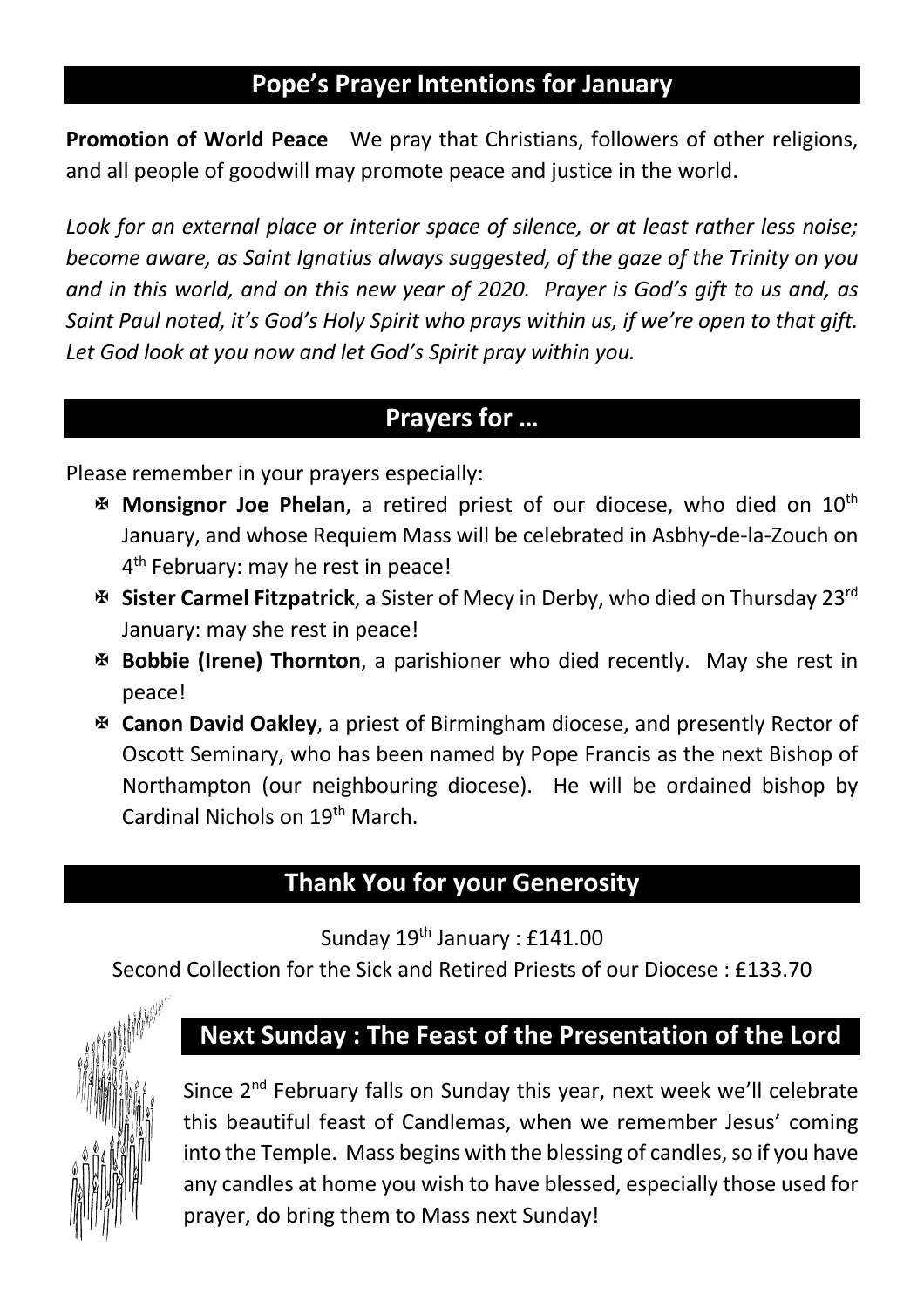# **A reflection from 'Marriage Matters'**

#### **God has a stake in our marriage**

Today, we see two aspects of God's plan for our marriage: '… *(I will make) their joy increase'* (Isaiah) and '*I will make you fishers of men'* (Matthew). God wants us to make our love for each other as close to Jesus' love for us as possible, that all whose lives we touch might experience how much God loves them.

# **Readings at Masses this week**

| Monday    | 2 Samuel 5:1-7.10; Psalm 88(89):20-22.25-26; Mark 3:22-30        |
|-----------|------------------------------------------------------------------|
| Tuesday   | 2 Samuel 6:12-15.17-19; Psalm 23(24):7-10; Mark 3:31-35          |
| Wednesday | 2 Samuel 7:4-17; Psalm 88(89):4-5.27-30; Mark 4:1-20             |
| Thursday  | 2 Samuel 7:18-19.24-29; Psalm 131(132):1-5.11-14; Mark 4:21-25   |
| Friday    | 2 Samuel 11:1-4.5-10.13-17; Psalm 50(51):3-7.10-11; Mark 4:26-34 |
| Saturday  | 2 Samuel 12:1-7.10-17; Psalm 50(51):12-17; Mark 4:35-41          |

### **Parish Ministries**

|                          | This week                 | Next week                       |
|--------------------------|---------------------------|---------------------------------|
|                          | <b>Third Sunday</b>       | <b>Presentation of the Lord</b> |
| Welcomers OLV 6pm        | <b>Bernadette Murtagh</b> | Margaret Bell                   |
|                          | <b>Eileen Thomas</b>      | Cathy Smith                     |
| <b>Welcomers OLV 9am</b> | Pati Colman               | Paul Wilkinson                  |
| Welcomers StA 10.45am    | <b>Bernadette Carter</b>  | <b>Michael Wilkes</b>           |
| Readers OLV 6pm          | <b>Barrie Birch</b>       | <b>Madeleine Birch</b>          |
| <b>Readers OLV 9am</b>   | Pati Colman               | Michael Joyce                   |
| Readers StA 10.45am      | <b>Charlotte Parish</b>   | Alex Duffy                      |
| <b>Communion OLV 6pm</b> | <b>Cathy Smith</b>        | Cathy Smith                     |
|                          | <b>Madeleine Birch</b>    | <b>Madeleine Birch</b>          |
| <b>Communion OLV 9am</b> | Mike Asker                | <b>Theresa Martin</b>           |
|                          | <b>Theresa Martin</b>     | Mike Asker                      |
| Coffee OLV 9am           | <b>Catriona Carr</b>      | Mike Asker                      |
|                          | Stephen Carr              | <b>Marguerite Asker</b>         |
| <b>Cleaners OLV</b>      | Mary Joyce                | Annabel Kingsbury               |
| Counters                 | Marie Baldwin             | <b>Michael Wilkes</b>           |